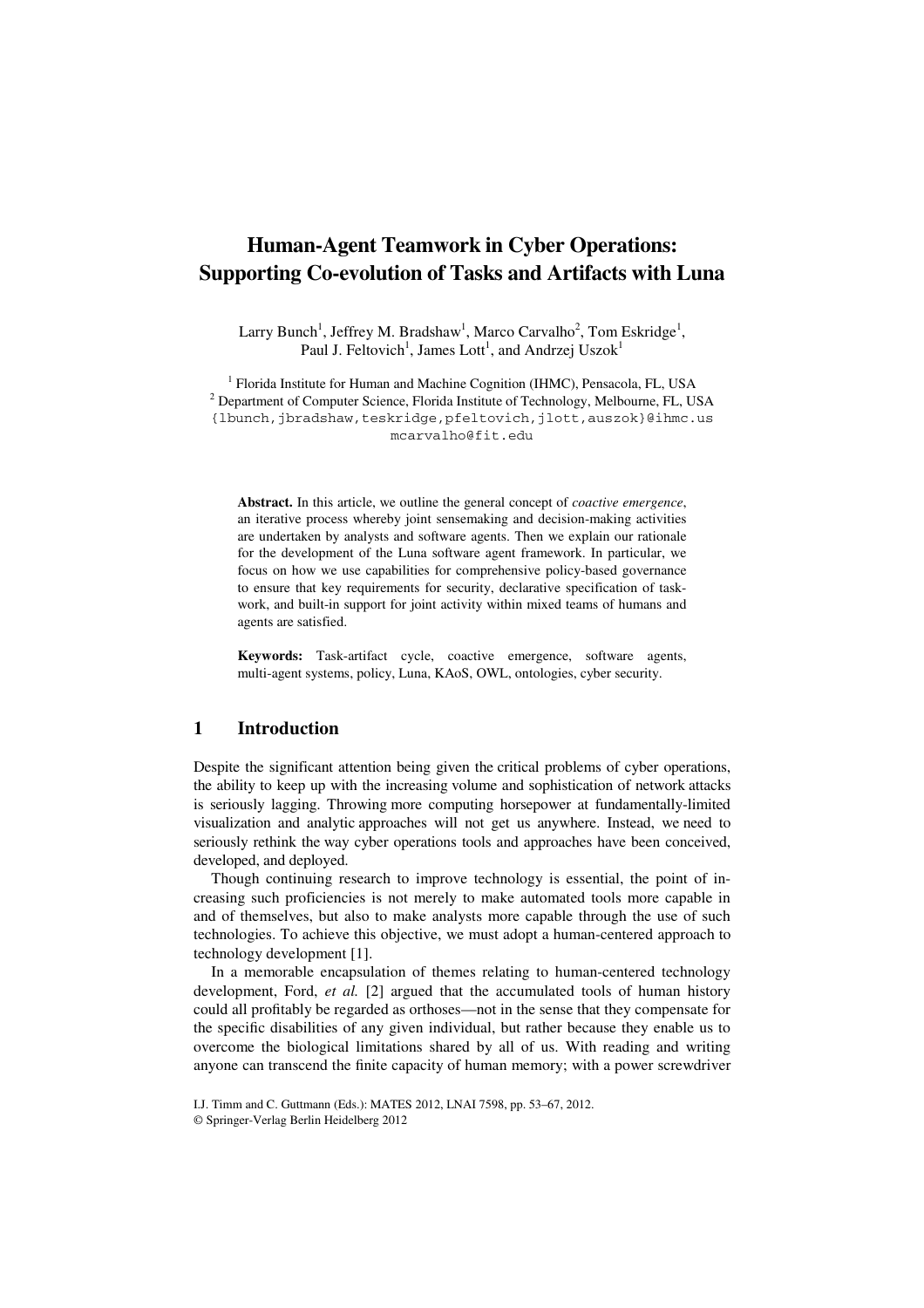anyone can drive the hardest screw; with a calculator, anyone can get the numbers right; with an aircraft anyone can fly to Paris; and with IBM's *Watson*, anyone can beat the world Jeopardy champion. Eyeglasses, a familiar instance of an "ocular orthosis," provide a particularly useful example of three basic principles:

- *Transparency.* Eyeglasses leverage and extend our ability to see, but in no way model our eyes: They don't look or act like them and wouldn't pass a Turing test for being an eye. Moreover, eyeglasses are designed in ways that help us forget we have them on—we don't want to "use" them, we want to see *through* them.
- *Unity*. Since our goal is not making smart eyeglasses but rather augmenting vision, the minimum unit of design includes the device, the person, and the environment. This mode of analysis necessarily blurs the line between humans and technology.
- *Fit.* Your eyeglasses won't fit me; neither will mine do you much good. Prostheses must fit the human and technological components together in ways that synergistically exploit their mutual strengths and mitigate their respective limitations. This implies a requirement for rich knowledge not only of technology, but also of how humans function.

Orthoses or prostheses are useful *only* to the extent that they "fit" — in fact, the "goodness of fit" will determine system performance more than any other specific characteristic. This is true whether one considers eyeglasses, wooden legs, or cognitive orthoses. One can identify two broad categories of fit — *species fit* and *individual fit*. In some cases, a particular aspect of human function can afford a consistent fit across most of a population of interest. In many other instances, however, an *individ-*



**Fig. 1.** The Task-Artifact Cycle

*ual fit* is desirable, and in these cases relevant differences among individuals must be accommodated [3]—and adjusted as needed.

The term "fit" is pertinent for an additional reason: it evokes the concept of evolution specifically a *co-evolution* of the user *task* and the technology *artifact*. This concept of a coevolution of tasks and artifacts is not new, but goes back two decades to an influential chapter by Carroll, *et al.* [4]. The task-artifact cycle includes two phases: the first involves the design and development of artifacts to help users perform their assigned tasks; the second concerns the way that the use of the artifacts defines new perceptions, possibilities, or constraints of use that change the way the task is performed (see fig. 1).

This never-ending cycle of co-evolution between mutually dependent tasks and artifacts is an inevitable challenge to software developers—though, on the bright side, it does provide job security. On the user side, however, it means that the capabilities of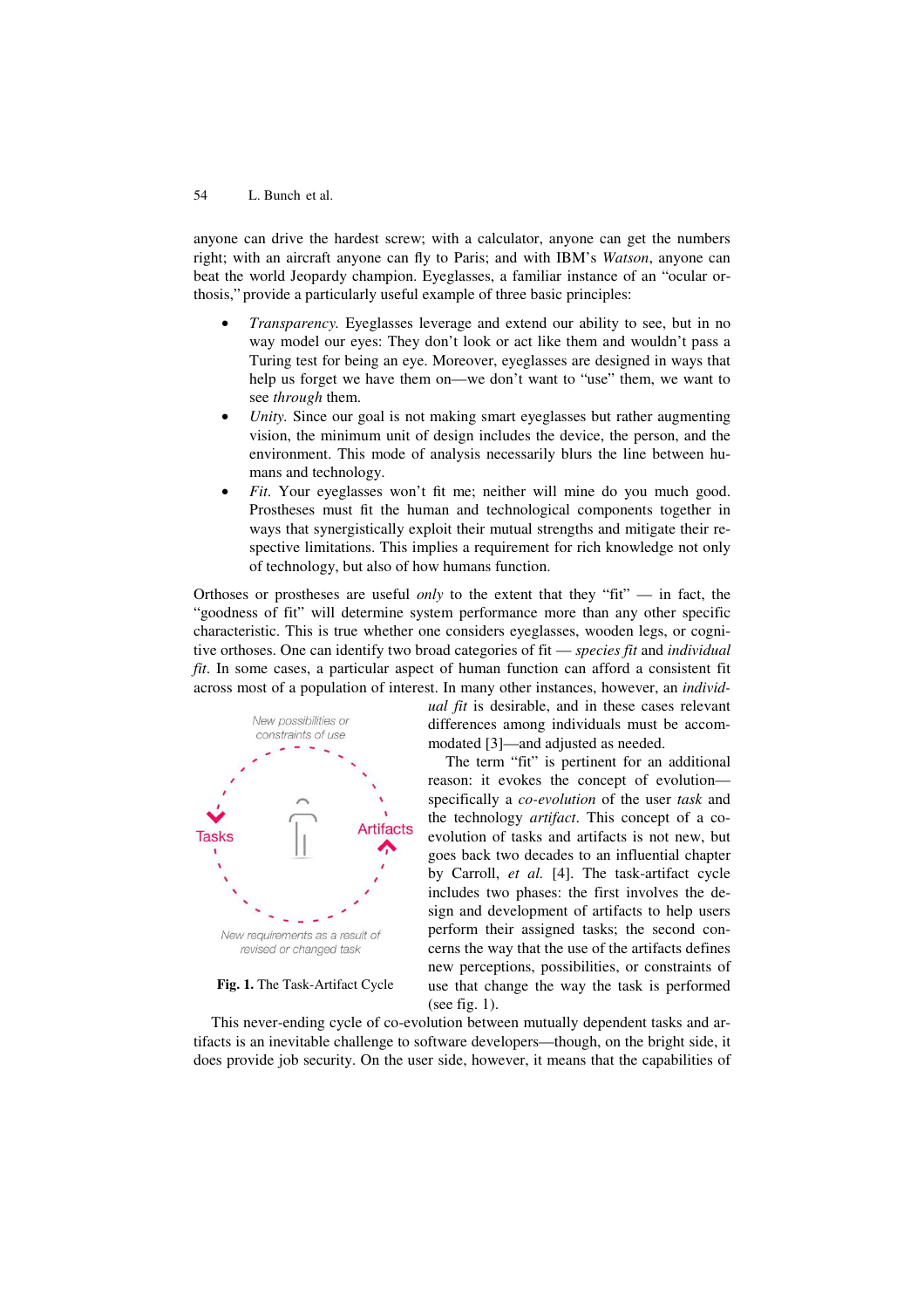software will always lag behind current needs, particularly in domains such as cyber operations where the nature of threats is constantly changing.

In this article, we describe an agent-based approach to the support of co-evolution of tasks and artifacts to improve human performance while increasing transparency, unity, and fit. Though we will discuss cyber operations as an application example, we believe that the same principles and capabilities we outline here will be useful in many similar domains. Section 2 outlines the general concept of *coactive emergence* as an iterative process whereby joint sensemaking and decision-making activities are undertaken by analysts and software agents. Section 3 describes the background and motivation for our Luna agent framework, focusing primarily on its policy-based features that support the requirements for security, declarative specification of taskwork, and built-in support for joint activity within mixed teams of humans and agents. Section 4 will give an overview of the KAoS policy services framework. Section 5 will briefly describe our objectives in the design of Luna agent framework, and selected highlights of its features. Section 6 will illustrate by example some of the ways in which policy governance is being exploited within Luna. Finally, section 7 will outline current areas of research and future directions.

# **2 Coactive Emergence**

*Coactive emergence* describes an iterative process whereby secure system configurations, effective responses to threats, and useful interpretations of data are continuously developed through the interplay of joint sensemaking and decision-making activities undertaken by analysts and software agents [5]. The word "coactive" emphasizes the joint, simultaneous, and interdependent nature of such collaboration among analysts and agents. We will illustrate how this applies to cyber sensemaking (fig. 2):

- 1. Analysts gather evidence relating to their hypotheses through high-level declarative policies that direct and redirect the ongoing activities of agents.
- 2. Within the constraints of policy, agents manipulate system configurations to



**Fig. 2.** The Coactive Emergence Cycle

improve security and intepret the data, optionally enriching their interpretations through machine learning techniques. Because of their built-in abilities to work together dynamically to analyze and synthesize meaningful events from the raw data, agent interpretations can be more easily made to match the kinds of abstractions found in human interpretations more closely than in other approaches.

3. Agents aggregate and present their findings to analysts as part of integrated graphical displays, and analysts interact with

these displays in order to explore and evaluate how agent findings bear on their hypotheses.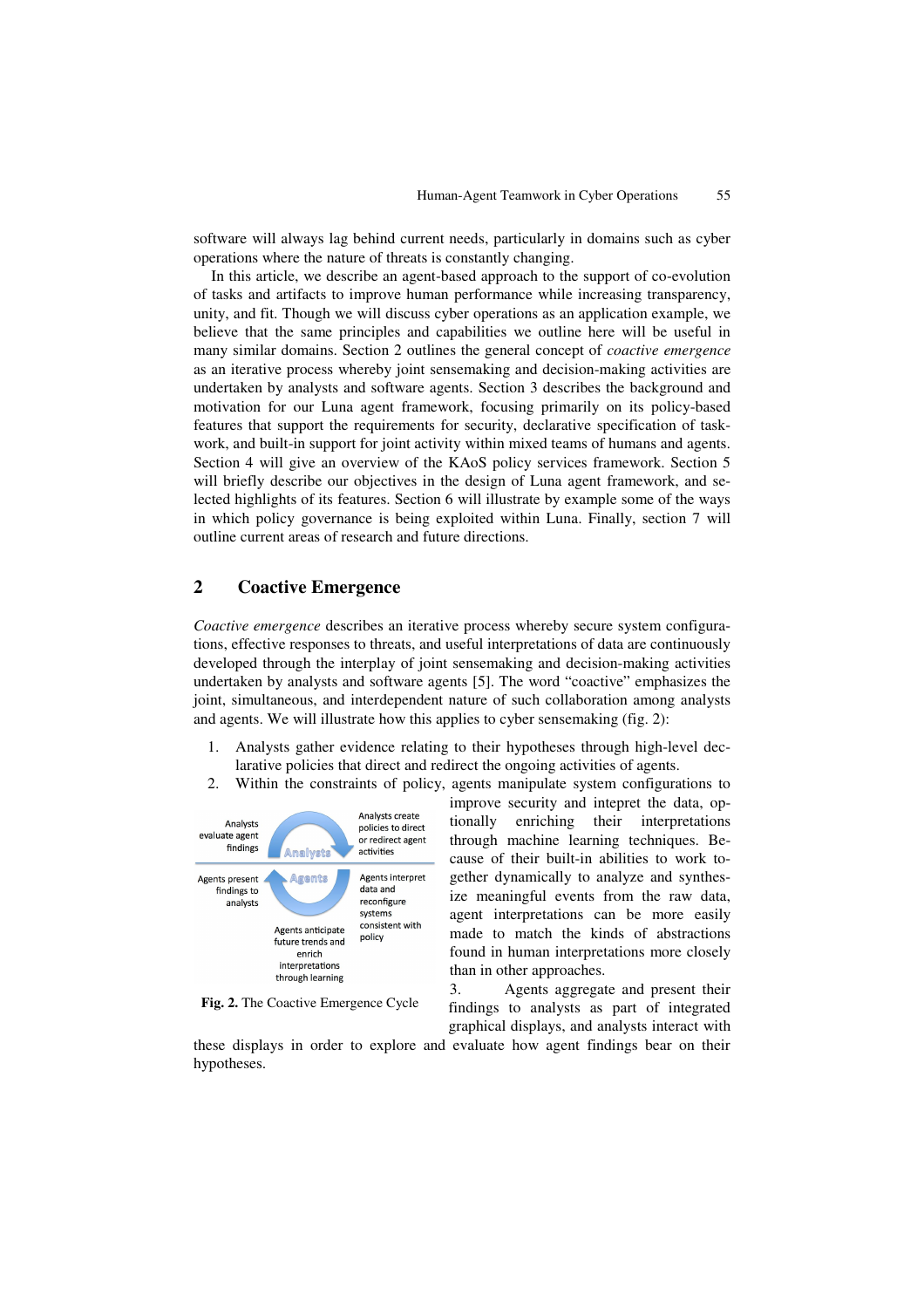4. Based on refinements of their hypotheses and questions from these explorations and evaluations, analysts redirect agent activity as appropriate.

The process of "emergence" operates at two levels:

- First-order patterns emerge from agent and analyst interpretations of data that are shaped by problem-space constraints currently expressed within policies and tool configurations. For example, through the application of analyst-defined policy-based pattern recognition, agents may tag and display selected network data as instances of emergent threats. Likewise, a display of current agent results may lead analysts to recognize the possibility of additional emergent threat patterns that the agents may have missed.
- Second-order emergence arises from dynamic changes made by agents and analysts to the problem-space constraints. For example, analysts may add, delete, or change agent policies in order to refine their data interpretations or their responses to threats. Agents may also change their own policies through policy learning. When permitted, agents may also propagate learned policies to other agents.

# **3 Background and Motivation for the Luna Agent Framework**

IHMC's innovations in research and development of software agent frameworks for multi-agent systems stretch back more than fifteen years (see, e.g., [6, 7, 8]). As a happy consequence of progress in the field since those early days, there now exists a range of interesting agent frameworks, serving different purposes, available from a variety of commercial sources and research institutions, that can be applied with confidence to many practical applications. For this reason, we had not expected that we would ever have to create a new agent system. However, contrary to expectation, we have recently developed a new agent framework called *Luna*, named for the founder of Pensacola, Tristán de Luna y Arellano (1519 – 1571). In this section of the paper, we attempt to explain the reason why.

The short answer is that when we were confronted with the need to apply software agent technology within the domain of cybersecurity operations, we found that no current platform adequately met our needs. Foremost among our requirements were the following three requirements, which we will discuss one by one.

In considering the *security requirements* of currently available software agent platforms, the key role of policy constraints that could govern behavior at every level of the agent system readily became apparent. In our previous experiences with agent systems, we had discovered that people sometimes were reluctant to deploy agents exhibiting significant autonomy because of concerns that the freedom and indeterminacy of such agents might allow them to do undesirable things [9]. We have found that the ability to use policy to impose constraints on agent behavior, in essence providing a guarantee to people that agent autonomy would always be exercised within specified bounds, gave people the assurance they needed to feel that highly capable agents could act in a trustworthy, predictable, and safe manner.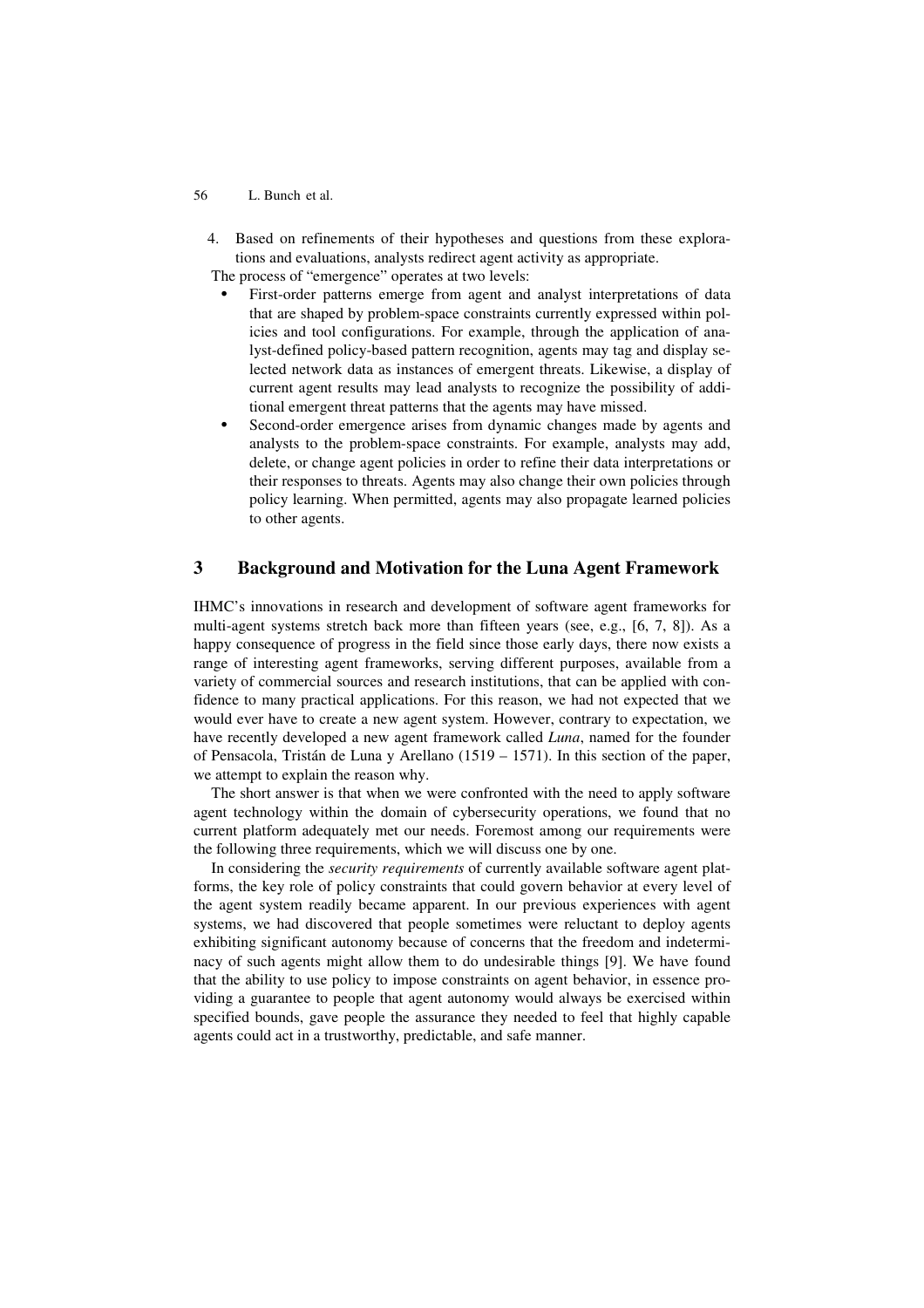Second, with respect to the need for a platform supporting the interactive *formulation of common agent tasks by end users*, rather than by software developers, we believe that policy systems may also prove useful. In past experience with military, space, and intelligence applications, we have learned that many common tasks can be formulated as declarative obligation policies that require given actions to occur when triggered by a specified context. Further enhancing the usefulness of such capabilities to define agent taskwork is the potential for specifying abstract obligations (i.e., "goal" policies or "collective obligations") on an initially-unspecified population of agents in a fashion that is similar to how concrete obligations are imposed on specific classes and instances of agents.

Third, to satisfy the need for a platform that would provide built-in support for effective *coordination of joint activity within mixed teams of humans and agents*, we believe that a policy-based approach also provides a viable option. Based on our research and development experience in a variety of applications involving the coordination of human-agent-robot teamwork (HART), we believe that important aspects of teamwork such as observability, directability, interpredictability, learning, and multiplicity can be addressed by policy-based mechanisms [10, 11].

In the following section, we describe the KAoS policy services framework that provides the basis for the governance of the Luna platform and its agents.

# **4 The KAoS Policy Services Framework**

Because agents are powerful, we use powerful policy management and enforcement frameworks to govern their actions. Whereas many special-purpose policy approaches are optimized only for specific kinds of tasks (e.g., access control) and support only the ability to permit or forbid an action, the ontology-based approach of KAoS enables semantically-rich specifications of virtually any kind of policy. It supports not only the ability to permit or forbid an action in a given context, but also to require that certain actions be performed when a dynamic, context-specific trigger is activated (e.g., start doing X, stop doing Y, reduce your bandwidth usage, log certain actions) or to waive such an obligation dynamically if the situation warrants.

The KAoS Policy Services framework [12] was the first to offer an ontology-based approach (based on the W3C standard, OWL 2 (http://www.w3.org/TR/owl2 overview/) to policy representation and reasoning. It is currently the most successful and mature of all such efforts. Following collaborative efforts by the NSA-sponsored Digital Policy Management (DPM) Architecture Group and IHMC, the KAoS core ontology was adopted as the basis for future standards efforts in DPM [13].

KAoS has already been integrated into IHMC's Luna agent framework, as well as several other agent platforms and traditional service-oriented architectures. Preliminary work has been done on agent learning mechanisms that propagate learning with localized opportunistic mechanisms inspired by biological analogues. In addition, we plan to develop capabilities for KAoS to take advantage of localized agent learning results by allowing new policies to be constructed programmatically, with optional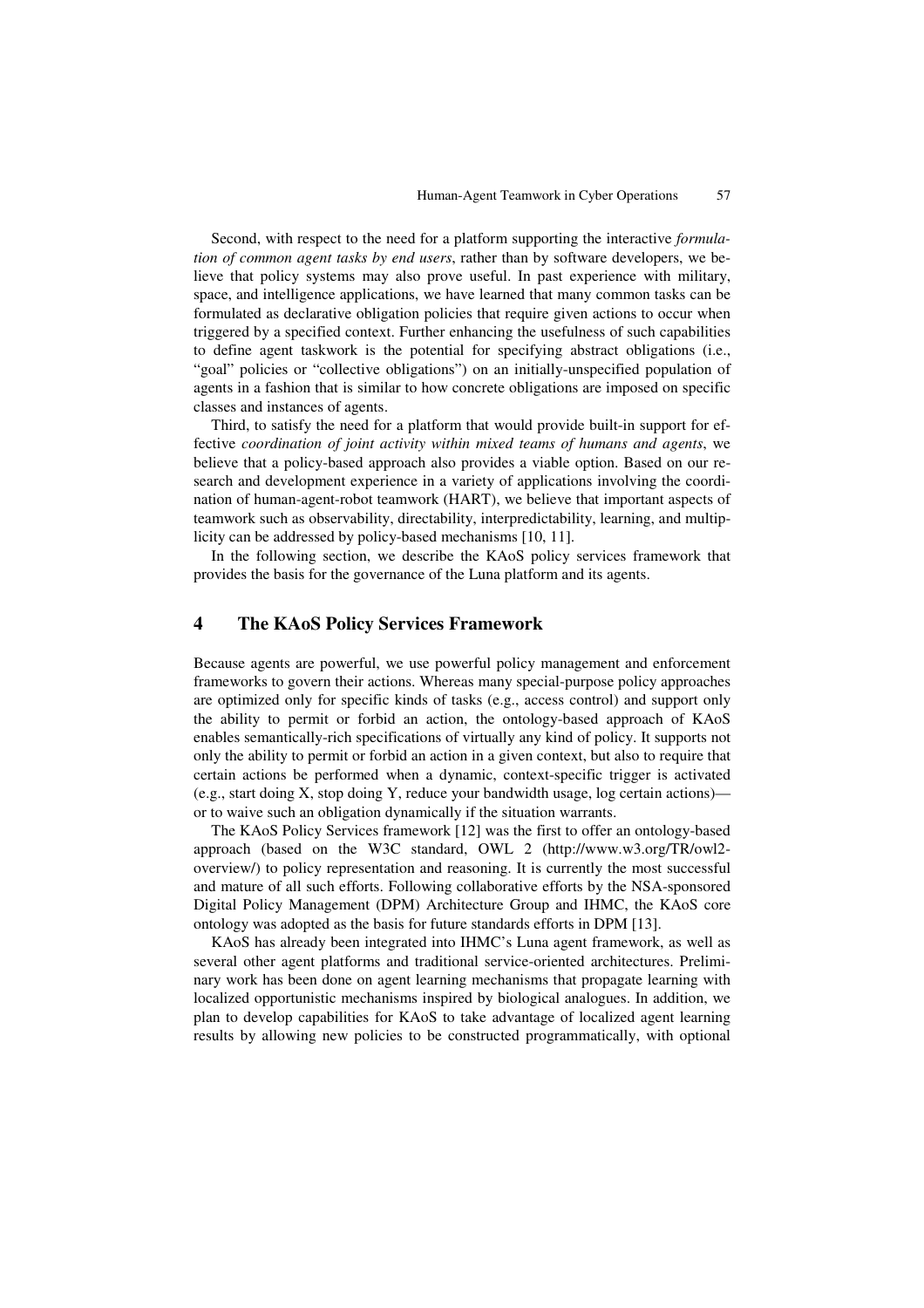human oversight. This would allow learning results from groups of individual agents that are of high generality or urgency to be rapidly propagated to whole classes of other agents.



for the KAoS architecture are modularity and extensibility. These requirements are supported through a framework with well-defined interfaces that can be extended, if necessary, with the components required to support application-specific policies. The basic elements of the KAoS architecture are shown in . Within each of the layers, the end user may plug-in specialized extension components if needed. KAoS also contains capabilities for dealing with a variety of policy conflicts and for analyzing and testing policies.

Two important requirements

**Fig. 3.** Notional KAoS Policy Services Architecture

KAoS ensures that the Luna agents respect all security and privacy policies, that they respond immediately to human redirection, and that they have the teamwork knowledge they need to work with analysts and other agents collaboratively. KAoS policies also ensure that the entire system adapts automatically to changes in context, environment, task reprioritization, or resources. New or modified policies can be made effective immediately.

# **5 The Luna Agent Framework**

### **5.1 Overview of Luna Features**

In our cybersecurity applications, Luna agents function both as interactive assistants to analysts and as continuously-running background aids to data processing and knowledge discovery. Luna agents achieve much of their power through built-in teamwork capabilities that, in conjunction with IHMC's KAoS policy services framework, allow them to be proactive, collaborative, observable, and directable. Luna also relies on KAoS for capabilities such as registration, discovery, selfdescription of actions and capabilities, communications transport, and messaging.

Figure 4 shows how KAoS integrates with Luna to provide services and to enforce policies. An OWL representation of Luna is maintained within the KAoS Distributed Directory Service. Through its interactions with the Luna host environment, KAoS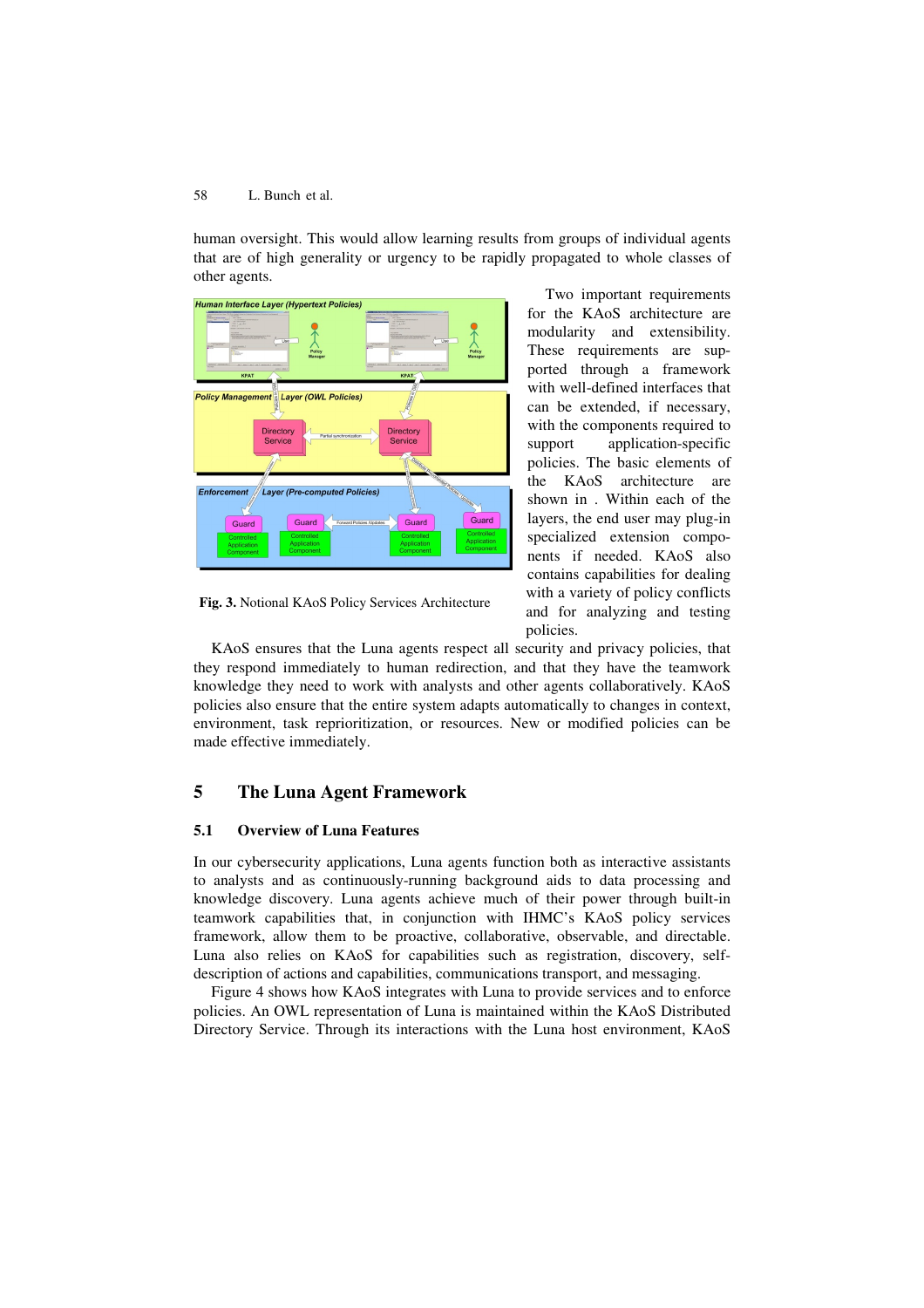

Fig. 4. Luna Conceptual Architecture

regulates the lifecycle of both the environment (e.g., start and stop Luna) and the agents (e.g., create, pause, resume, stop, and move agents). Policy can also regulate environm ment context for shared ag gent memory (e.g., getting and setting its properties), allowing efficient para allel processing of large d data sets. An agent-based implementation of context mirroring across different Luna environments is provided. Through policy,

the Luna host environment also governs agent progress appraisal—a subject to which we will return later.

Because Luna policy checking and enforcement is done by virtue of KAoS-based "method-call" messages to agents and other components, actions taken by an agent on its own (invoking its own methods) are not subject to policy. This design choice posed no problems for the use cases we envisioned.

In the future, KAoS will also integrate with VIA to provide a means of policy enforcement outside the Luna host enironment. VIA [14] is a next generation cross-layer communications substrate for tactical networks and information systems. VIA allows fine-grained enforcement of policy down to operating-system-level operations such as the opening of a socket and the monitoring and filtering of specific elements of agent messaging.

In order to support dynamic scalability, load balancing, adaptive resource management, and specific application needs, the Luna platform supports the policy-governed option of allowing the *state* of agents (vs. *code* of agents) to migrate between operating environments and hosts. The Luna environment maintains agent mailboxes with message forwarding when agents migrate. Luna state mobility will provide the foundation for future implementation of agent persistence (i.e., saving and loading agent state to a persistent store).

#### **5.2** Automated Mapping between Java and OWL

Within the base class for Luna cyber agents are defined some common agent tasks that can be called through OWL descriptions. However, one of the most important innovations in Luna is the ability to add custom agent actions to the policy ontology, based on their Java equivalent. IHMC provides a Java2OWL tool to assist with this task.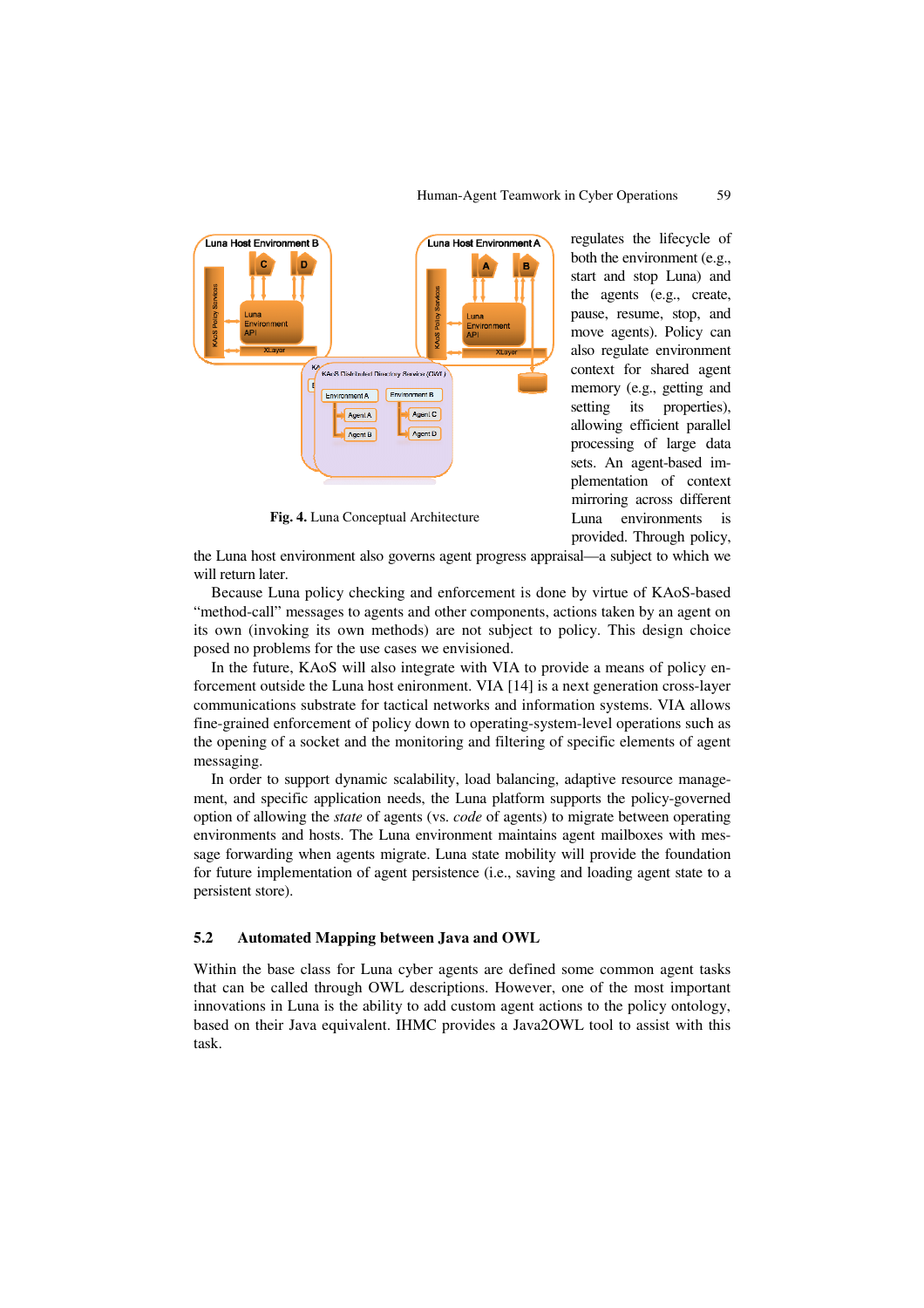

**Fig. 5.** Java2OW WL Tool

To understand this feature, it is important to understand that the framework allows translation from the KAoS 'method call' messa ages to OWL action instance descriptions for policy checking, and back k to method calls. The ability to convert an OWL description to a Java m method call is the feature that p puts 'teeth' in obligations. A Luna environment can invoke such methods on itself or any set of agents hosted on that Luna, or pass the obligation to one or more remote Luna environments for execution. Combine this obligation invocation feature with the fact that obligations can be triggered by one set of actors and fulfilled by another set of actors

(e.g., Luna obligated to do X when Agent does Y, All Agents obligated to do X w when Luna does Y), and we have a foundation for the implementation of what are called in KAoS "collective obligations" [12]. These are obligations that specify *what* must be done by some group of agents without saying exactly how it should be done and which specific agent(s) should do it.

The Java2OWL tool (fig. 5) can be used to browse custom agent code, select methods to bring under policy control, and generate an OWL description for the selected method signatures. These methods are then available for policies as Actions p performed by Agents of that type. The only prerequisite is that agent code must be available (on the classpath) when Luna starts.

Our ontology for method call requests is currently low-level, representing Java Methods and their parameters including the parameter data types and the order of the parameters in the method signature.

#### **5.3 Selected Applications of Luna to Cyber Operations**

Agents play a variety of roles in Sol, our cyber operations framework [15]. Among the most demanding is in multi-layer agent processing and tagging of live or retrospectively played-back NetFlow data representing worldwide Internet traffic. A highlevel view of roles and relationships among agents relating to these functions is shown in figure 6.

Incoming UDP traffic goes to a NetFlow agent for parsing and transformation into Java objects (1). In principle, the same or different data could be routed to multiple NetFlow agents on the same or different hosts to share the processing load. The Net-Flow agent sends the data to any number of Tagger agents that work in parallel in real-time to tag the data (2). For example, Watchlist agents tag data that appears on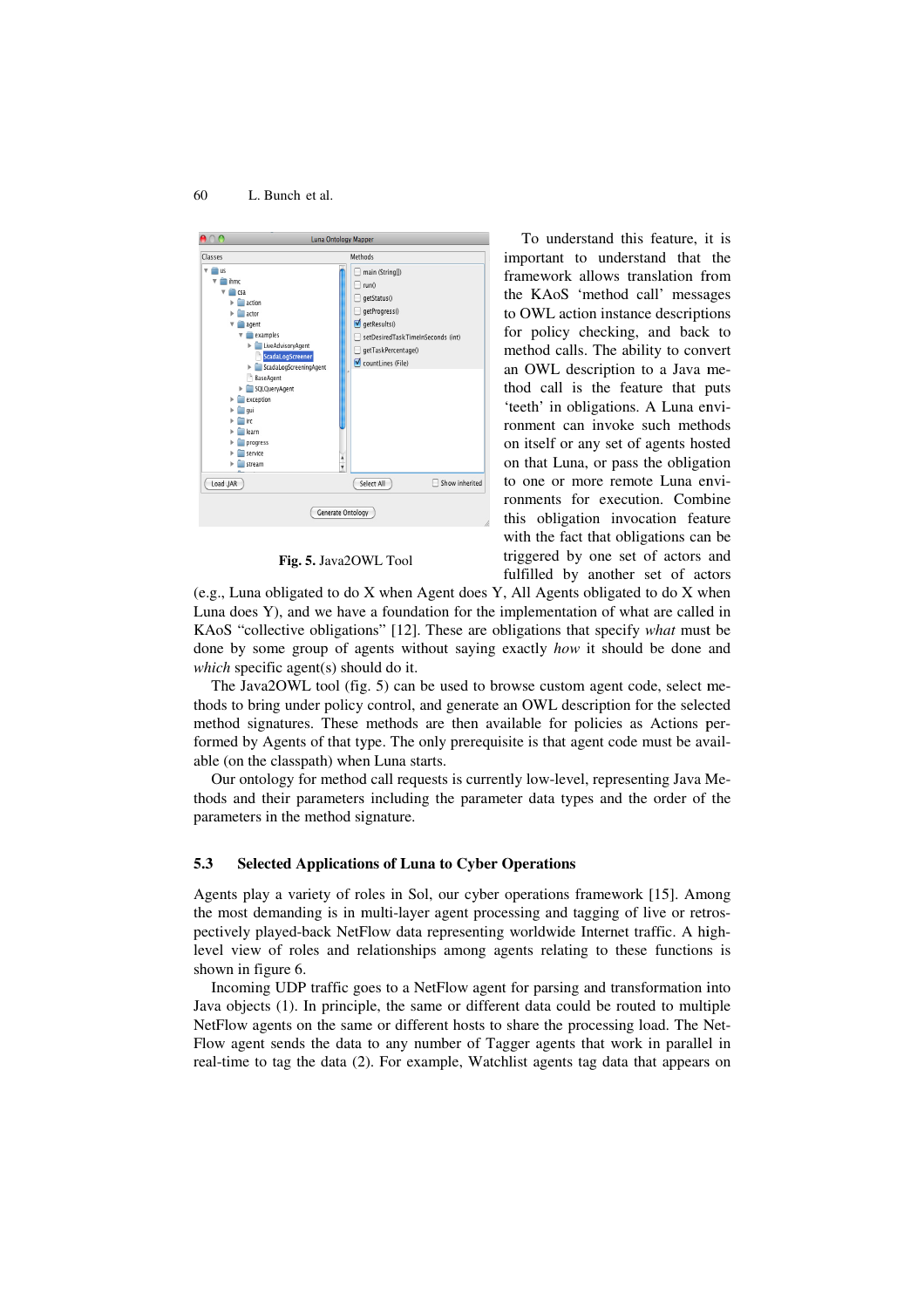

**Fig. 6.** Agent processing and tagging of NetFlow data

whitelists or blacklists while IDS Match agents tag data corresponding to intrusion detection alerts. Drawing on selected results from low-level tagging agents, Attack pattern agents may be defined to look for higherlevel attack patterns. By this means, agent annotations do not merely highlight low-level indicators of threat patterns, but can directly identify the type of threat itself. For instance, instead of requiring the analyst to notice that a configuration of connecting lines (some of which may be

obscured) indicates a distributed port scan, agents working on abstracted data semantics can directly indicate the source of the attack. As another example, if a message is anomalous because it is sending oversized packets to a port associated with an SQL database, higher-level agents can abstract that message and represent it as an instance of an SQL injection attack. A system of semaphores ensures that all the Tagger agents have completed their work before the NetFlow agent sends results to the Flow Cache (3). NetFlow Visualization agents enforce policies that mediate data being sent to analyst displays, ensuring, among other things, that data not authorized for viewing by particular users are automatically filtered out (4).

 The Esper complex event processor [16] provides support for efficient ad hoc queries of many types that can be initiated and consumed by other visualization agents (e.g., Stripchart View agent) or by agents of other types for further processing (5). We are also considering the use of Esper for data stream handling further upstream in the agent analytic process.

CogLog Correlator agents ingest combined data from selected Tagger agents operating on real-time data (6) and historical data within the CogLog (7). The CogLog is a Semantic-Wiki-based tool prototype with which software agents and human analysts can maintain and use a log of findings pertinent to a given investigation, while also linking to other relevant information from prior cases. Unlike the real-time Tagger agents, the Correlator agent can perform deeper kinds of analytics in "out of band" mode. Among other things, this correlated information can help different analysts "connect the dots" between related investigative efforts. The Correlator agents may send additional data annotations to NetFlow Visualization agents and/or to agents supporting other visualizations (e.g., Connection Graph view) (8). Our Attack Pattern Learning Agents provide another example of an "out of band" agent type. These agents consume and process all NetFlows (rather than just subsets of tagged data produced by Tagger agents) in order to learn and propagate useful threat patterns.

In the future, exploration of larger questions of adversarial intent, attack strategies, and social connections among attackers could also proceed along similar lines of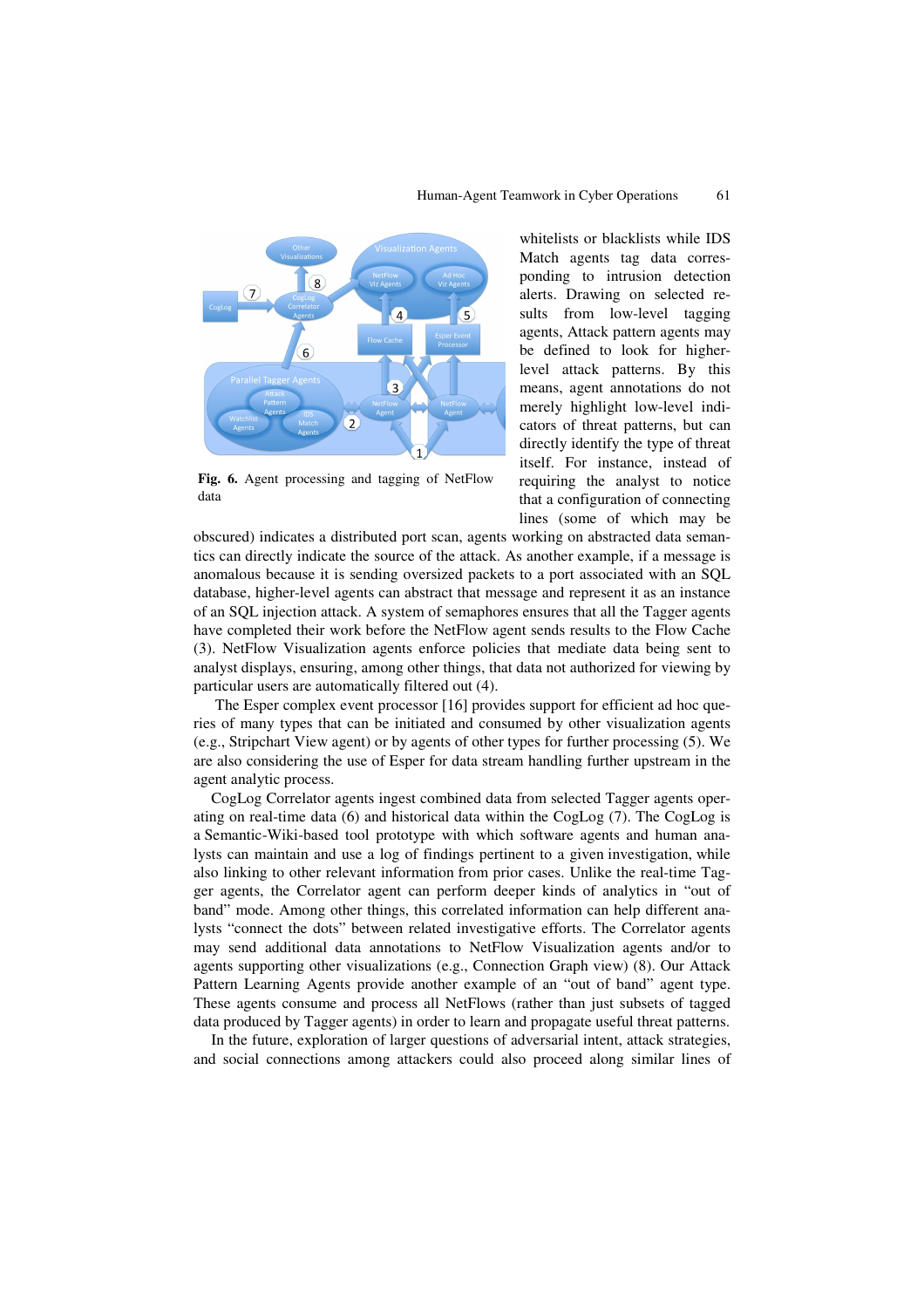increasing abstraction in agent processing. The ability to reduce perception and reasoning requirements on the analyst through fixed or ad hoc organizations of agents processing visual and logical data dimensions is a major benefit of agent-based analytics.



**Fig. 7.** Initial Luna performance data

Initial performance data on Luna is promising, even though we have not yet focused significant attention on optimization of the framework. With respect to live processing on our test configuration (Mac Pro with two Quadcore Intel Xeon @ 2.26GHz with 16 GB RAM, 1000baseT Ether-

net, Mac Pro RAID Level 0, 4x2TB), the IHMC network of ~100 nodes is the only one we have tested thus far. Performance at this small scale of less than 1000 flows/second is, of course, excellent.

With respect to retrospective performance in our current configuration, the maximum rate of our CyberLab NetFlow emulator playing back Internet 2 data is 80k flows/second (~14MB/second) and the maximum rate of Luna agent NetFlow parsing is 60k flows/second. Sample configurations that include the additional task of maintaining a cache of NetFlows in shared RAM result in rates of 52k flows/second (single watchlist agent with 50 ips on its list), 49k flows/second (a Watchlist agent added with 700 IPs on its list), 43k flows/second (four more Watchlist agents added with 10 IPs each on their lists), and 39k flows/second (an IDS Match agent added whose performance is constrained by file I/O).

We realize that these performance numbers fall short of requirements for some large-scale cyber applications. We are confident that an effort to optimize agent processing within and between agents would yield significant performance increases. More importantly, because of the distributed nature of the Luna architecture, we are in a good position to take advantage of whatever scale of computing and network resources might be available for a given application.

# **6 Luna Policy Examples**

Luna is governed by policy statements that take either the form of authorization or obligation policies as follows:

- Actor is [*authorized* | *not authorized*] to perform Action requested by Actor with attributes…
- [before | after] Actor performs Action requested by Actor with attributes, Actor is [*obligated* | *not obligated*] to perform Action with attributes…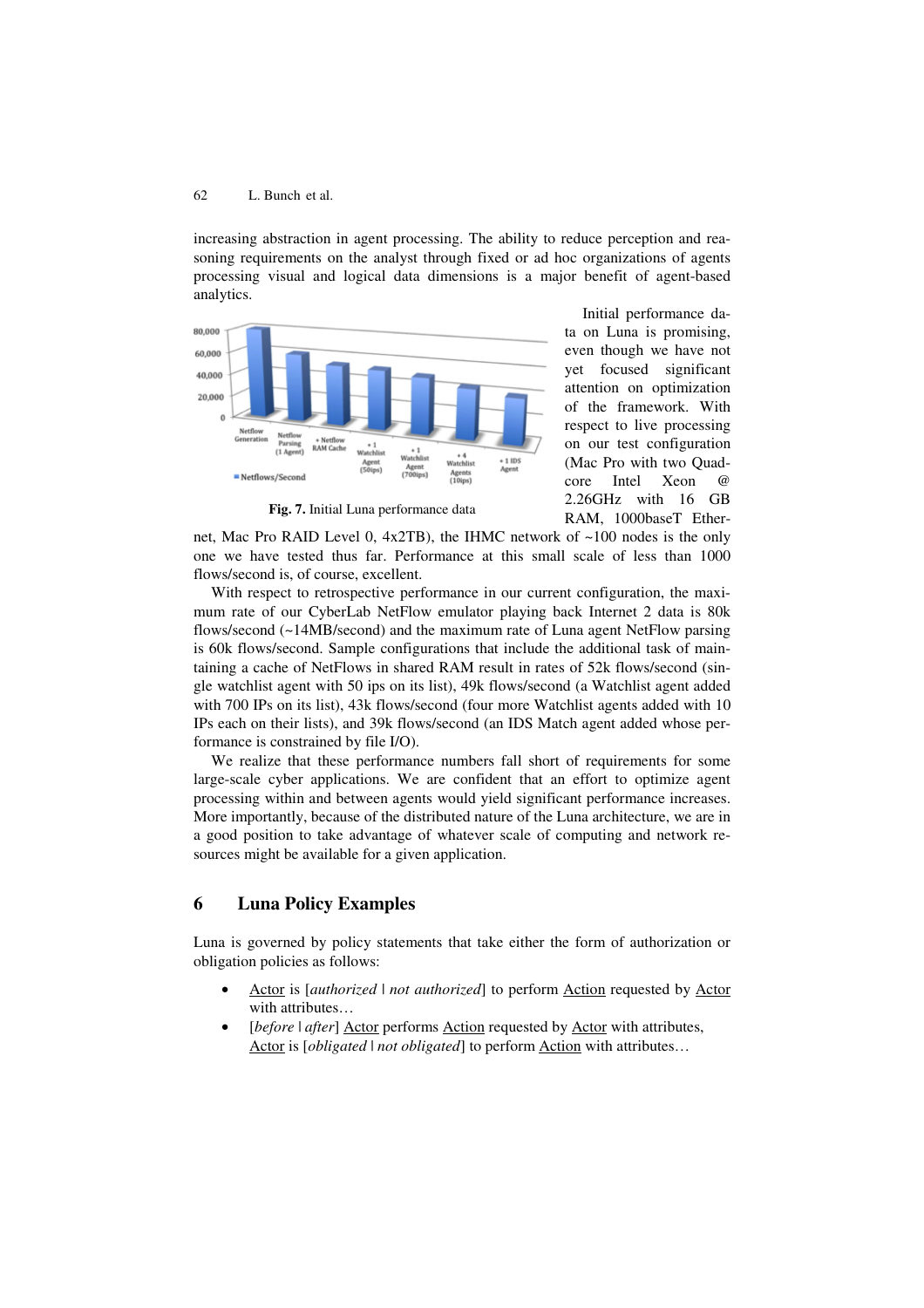When Luna policies are defined, the underlined terms above (Actor, Action) are replaced in point-and-click fashion with more-specific concepts automatically drawn from the extensible ontologies maintained within KAoS. Actors in the policy statements above could be made to refer to one or more classes or instances of the Luna host environment, e.g.:

- Class: *All Luna environments*
- Extensionally defined collection of groups: *Luna in group 'NOC\_A', 'NOC\_B'*
- Intensionally defined collection of groups: *Luna with context property 'Alert Level' in ('Critical', 'High')*
- Extensionally defined collection of individuals: *LunaNOC A 1, Luna-NOC\_A\_Shared*
- Intensionally defined collection of individuals: *Luna containing agent 'BotnetC2Correlator'*

Actors could also be made to refer to classes and instances of Luna agents, e.g.:

- Class: *All Agents*
- Intensionally defined Group: *Watchlist matching agents*
- Extensionally defined Group: *Agents in group NOC\_A*
- Extensionally defined Group: *Agents running in Luna NOC\_A\_1*
- Specific Instances: *BotnetC3Correlator\_Agent, ZeusWatchlistAgent*

To make these ideas more concrete, we now give two groups of examples: 1). Teamwork policies; 2). Network Operations Center scenario policies.

### **6.1 Teamwork Policy Examples**

It is one thing to enable software agents to perform the taskwork needed to help human analysts with complex high-tempo tasks and quite another to equip them with the capabilities that allow them to become good team players. Our perspective on resilient human-agent teamwork comes from joint activity theory [17], a generalization of Herbert Clark's work in linguistics [18, p. 3]. Our theory describes the criteria for joint activity, outlines aspects of its "choreography," and highlights the major requirements for effective coordination in situations where the activities of parties are interdependent. For the purposes of this discussion, we focus primarily on examples of the sorts of policies we are designing to support human-agent teamwork, under the headings of *observability, directability, interpredictability, learning,* and *multiplicity*:

• *Observability*: An important aspect of observability is being able to know how agents are progressing on their current tasks, especially those in which their actions are interdependent (e.g., "I'm not going to be able to get you the information you need to get started on your task by the deadline to which we agreed previously.") To support this, we have implemented built-in mechanisms and policies for *progress appraisal* [19] in Luna.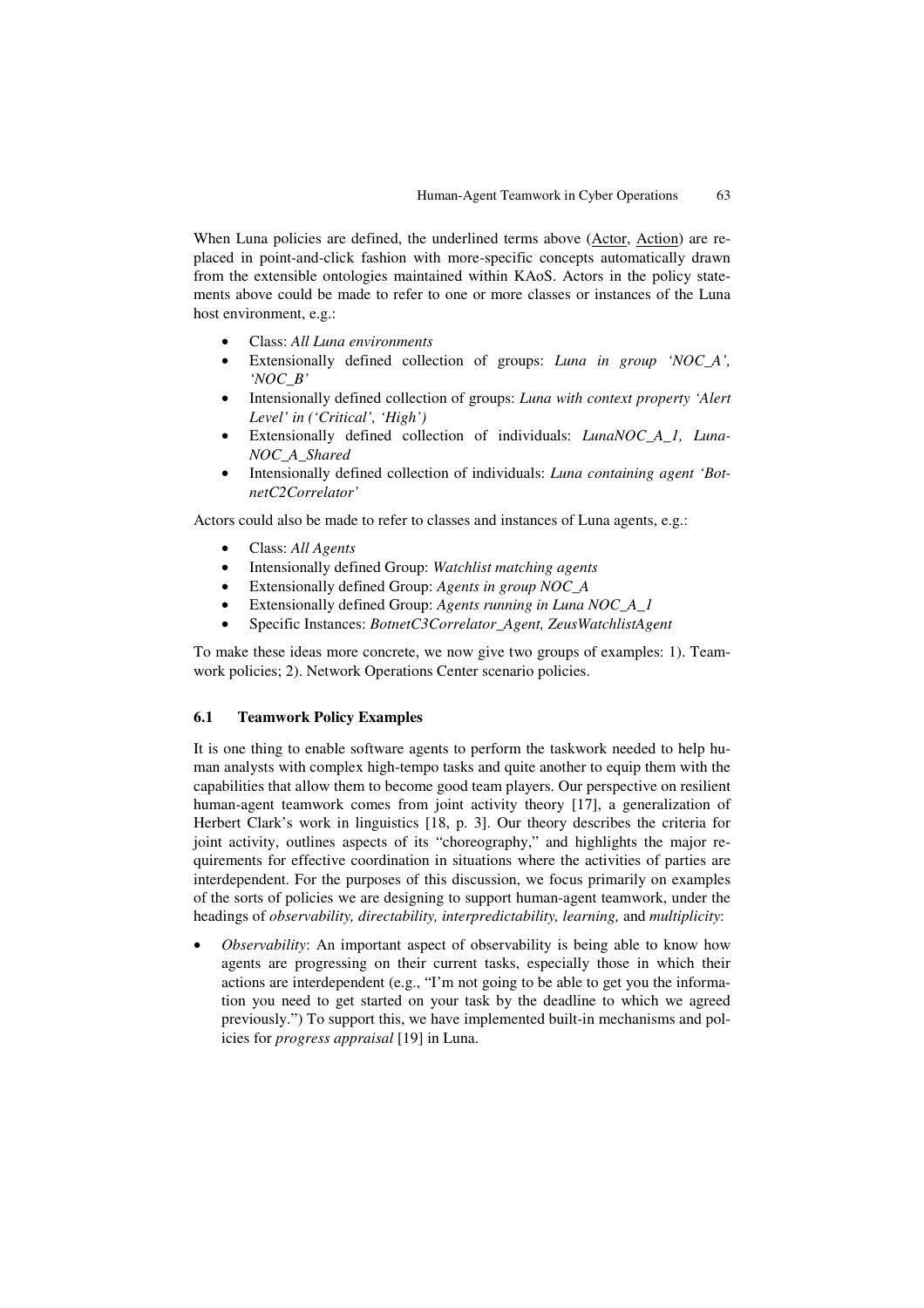- *Directability*: When agents need to be redirected due to changes in priorities, new knowledge, or failures, users can add and retract obligations on particular agents or classes of agents or Luna environments at runtime. This includes obligations relating to life-cycle control, such as pausing or resuming their operation.
- *Interpredictability*: One way in which the interpredictability of an agent can be assessed is through a combination of data on its current progress with its past history of work in similar contexts.
- *Learning*: The observability features of agents can be used to support capabilities for policy learning—i.e., creating new KAoS policies programmatically based on patterns that are consistent and important to tasks being undertaken by a whole class of agents. The process of learning itself may be subject to policies relating to the scope of adaptation permitted in a given context. It may also be subject to optional policy requirements for human oversight.
- *Multiplicity*: Multiplicity, the requirement for multiple perspectives on the same data, can be supported by policy-based enforcement of data consistency across these perspectives. For example, policies would ensure that changes in one view of the data would propagate correctly (and with the appropriate policy restrictions on what can be viewed) to other kinds and instances of views on that data.

Of the areas mentioned above, progress appraisal and agent (re-)directability through obligations are currently the most well-worked-out aspect of these five human-agentteamwork-based considerations in Luna. As an illustration of how these considerations can be supported through policy, we describe our implementation of progress appraisal below.

Providing regular reports of agent progress is an integral feature of every Luna agent. The Luna environment handles all of the progress management including:

- Registration and deregistration of users and agents to receive progress reports from particular agents;
- Maintaining a timer to send agent progress reports periodically (e.g., every minute);
- Querying the agent periodically for its current progress, or providing an interface for agents to announce milestone-based progress events;
- Distributing the agent's progress reports to the interested parties.

The decision to have the Luna environment manage progress appraisal rather than relying on the agents themselves was a deliberate one. Some of the key advantages over agent self-managed progress appraisal include:

- Luna can provide progress in conditions where the agent cannot;
- Luna may pause an agent so that it would no longer capable of sending progress messages.
- The agent may be buggy or otherwise unresponsive, but Luna will still send progress to users (indicating that the agent is unresponsive);
- Policy control over the frequency and recipients of progress appraisal enables directing or redirecting progress appraisals from groups of agents to other agents for further analysis.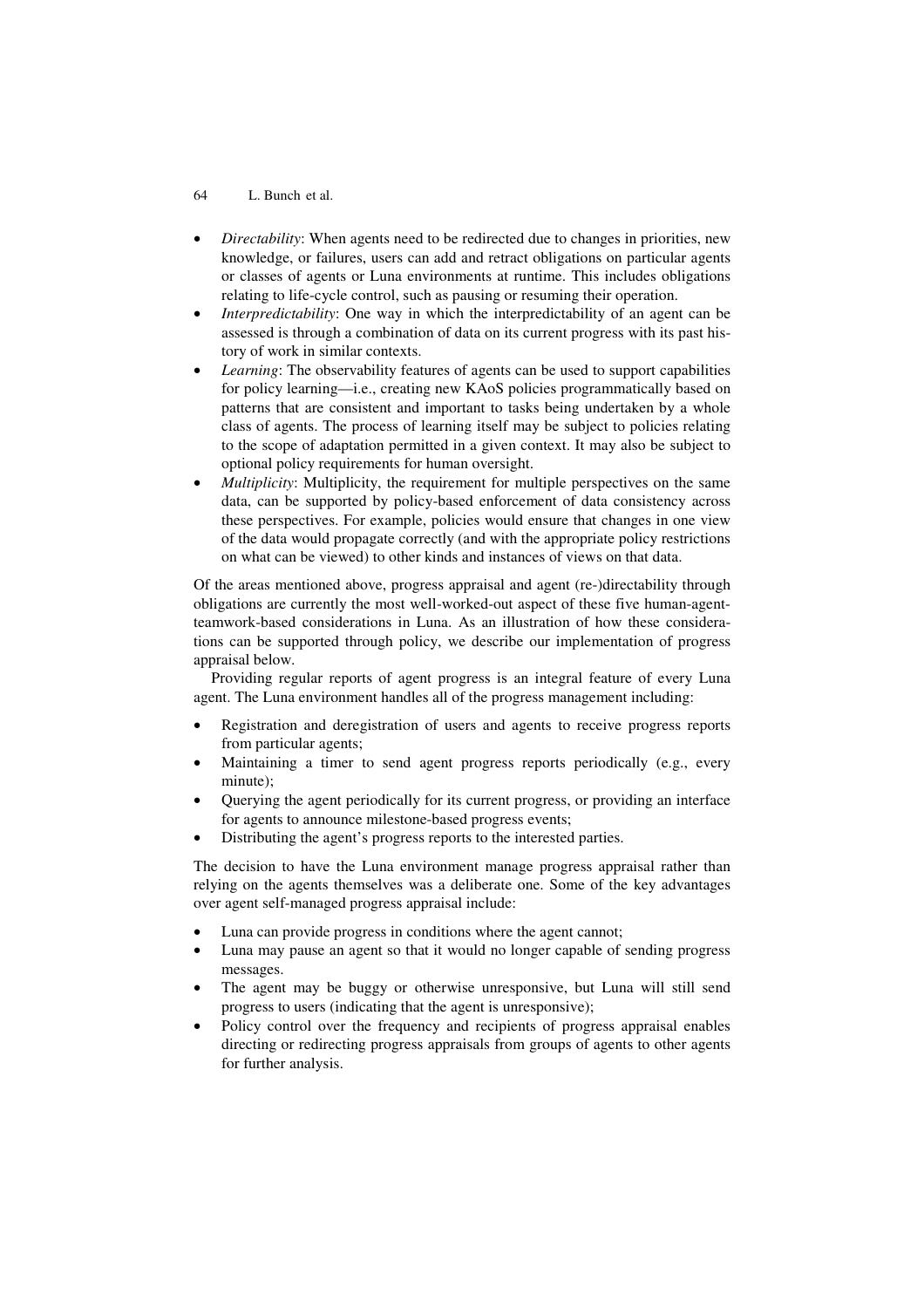#### **6.2 Network Operations Center Scenario Policy Examples**

In the development of experimental scenarios for network operations center use of our framework, we considered requirements for access control, action authorization, information sharing, and coordination between local and remote sites. Below we give some illustrative examples of KAoS policy support in Luna for these issues.

Imagine a scenario involving two cooperating network operations centers (NOC) at different locations, NOC\_A and NOC\_B. Each NOC has its own policies, in addition to policies that are shared between them.

NOC\_A has three Luna environments:

- *Luna NOC A Monitoring*: Within this environment, monitoring administrators from NOC\_A create and maintain agents to support shared visualizations.
- *Luna\_NOC\_A\_Analysis*: Within this environment, analysts from NOC\_A create agents to perform ad hoc analysis and investigation tasks.
- *Luna\_NOC\_A\_Shared*: Within this environment, analysts from either NOC\_A or NOC B can create agents to perform ad hoc analysis and investigation tasks. NOC B has one Luna environment:
- *Luna\_NOC\_B*: Within this environment, analysts from NOC\_B create agents to perform monitoring, ad hoc analysis, and investigation tasks.

KAoS uses the concept of "domains" to define the scope of policies. In this case, the two NOCS will share a domain. In addition, each NOC will have its own domain, and, within NOC A, each NOC A Luna environment will be a subdomain to the NOC A domain. For the convenience of the administrator wanting to minimize the number of policies that need to be defined, the mode of a domain can be set to be "tyrannical" (where everything is forbidden that is not explicitly authorized) or "laissez-faire" (where everything is permitted that is not explicitly forbidden). Here are some examples of policies in the scenario, assuming a tyrannical domain.

*Authorization Policy Examples.* This positive authorization policy specifies that NOC Administrators can make any request of any Luna environment:

*Any Luna is authorized to perform any Action* 

*requested by a member of the NOC\_Administrators Group* 

This positive authorization policy allows any user to make requests of any Luna environment belonging to the same group as that user.

*Luna in any Group is authorized to perform any Action* 

*requested by a member of the same Group* 

The positive authorization policy permits remote users from NOC<sub>B</sub> to manage agents within the shared Luna environment, while the negative authorization policy prevents these users from lifecycle actions such as stopping the environment or changing its context properties:

*LunaNOC\_A\_Shared is authorized to perform any Action requested by a member of Group NOC\_B* 

*LunaNOC\_A\_Shared is not authorized to perform any environment lifecycle action requested by a member of Group NOC\_B*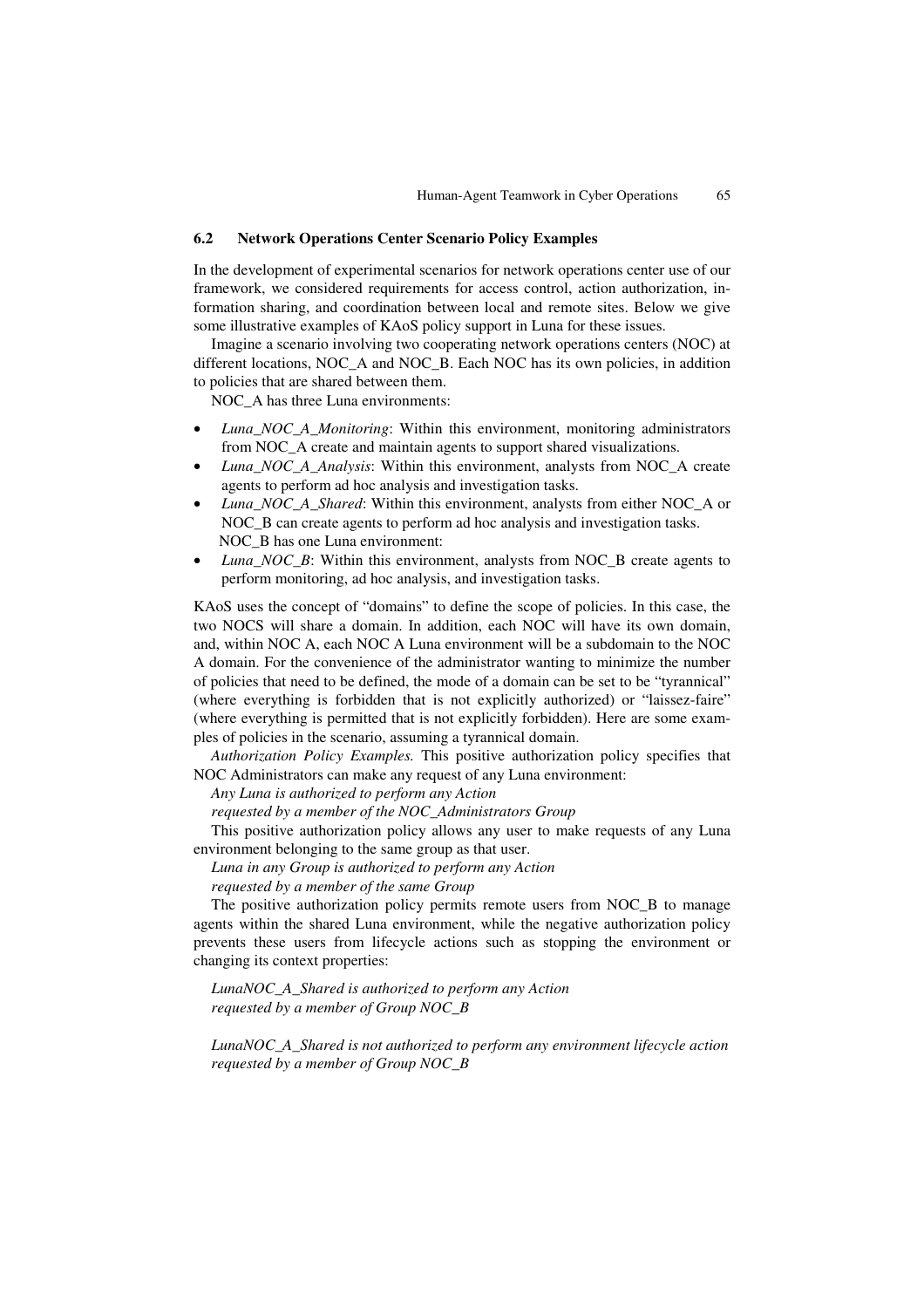*Obligation Policy Examples.* This positive obligation policy requires any newly created Watchlist agent to send progress reports to the Watchlist Correlation agent:

*After Any Luna performs create agent of type 'Watchlist Agent,' that Luna is obligated to add agent progress listener where:* 

*listener is 'Watchlist Correlation Agent'* 

*agent is the agent that was created* 

This positive obligation policy requires approval by NOC-Aadmin before any agents not specifically requested migrate into the NOC\_A group:

*Before Luna\_NOC\_A\_Shared performs move agent where:* 

*destination in group NOC\_A* 

*and not requested by 'NOC-AAdmin'* 

*That Luna is obligated to obtain approval from 'NOC-AAdmin'* 

*Obligation Policy Examples Combining Luna Agents and Environments.* The Actors in an obligation policy may be a mix of Luna environments and agents. In this way, a Luna environment can respond to specified agent actions and vice versa.

For example, this positive obligation policy requires the Luna\_NOC\_A\_Analysis environment to send a progress update every time a Botnet agent identifies a new botnet command-and-control address:

*After BotnetAgent performs FoundC2* 

*Luna\_NOC\_A\_Analysis is obligated to perform SendAgentProgressUpdate* 

This positive obligation policy requires a class of agents that keep large data caches in RAM to clear their caches before being paused:

*Before Luna performs PauseAgent where Agent is of type CacheAgent* 

*That Agent is obligated to perform DumpCache* 

# **7 Conclusions**

This article has provided an overview of some of the unique features of the Luna agent framework. In particular, we have shown how Luna is specifically designed to allow developers and users to leverage different forms of policy-based governance in an endless variety of ways. Although our illustrations have been drawn from the application of Luna to cyber operations, we believe that its features will prove useful in the future for many additional problem domains.

# **References**

- 1. Hoffman, R.R., Bradshaw, J.M., Ford, K.M.: Introduction. In: Hoffman, R.R. (ed.) Essays in Human-Centered Computing, 2001-2011, pp. 2001–2011. IEEE Press, New York City (2012)
- 2. Ford, K.M., Glymour, C., Hayes, P.: Cognitive prostheses. AI Magazine 18(3), 104 (1997)
- 3. Ford, K.M., Hayes, P.: On computational wings: Rethinking the goals of Artificial Intelligence. Scientific American. Special issue on "Exploring Intelligence 9(4), 78–83 (1998)